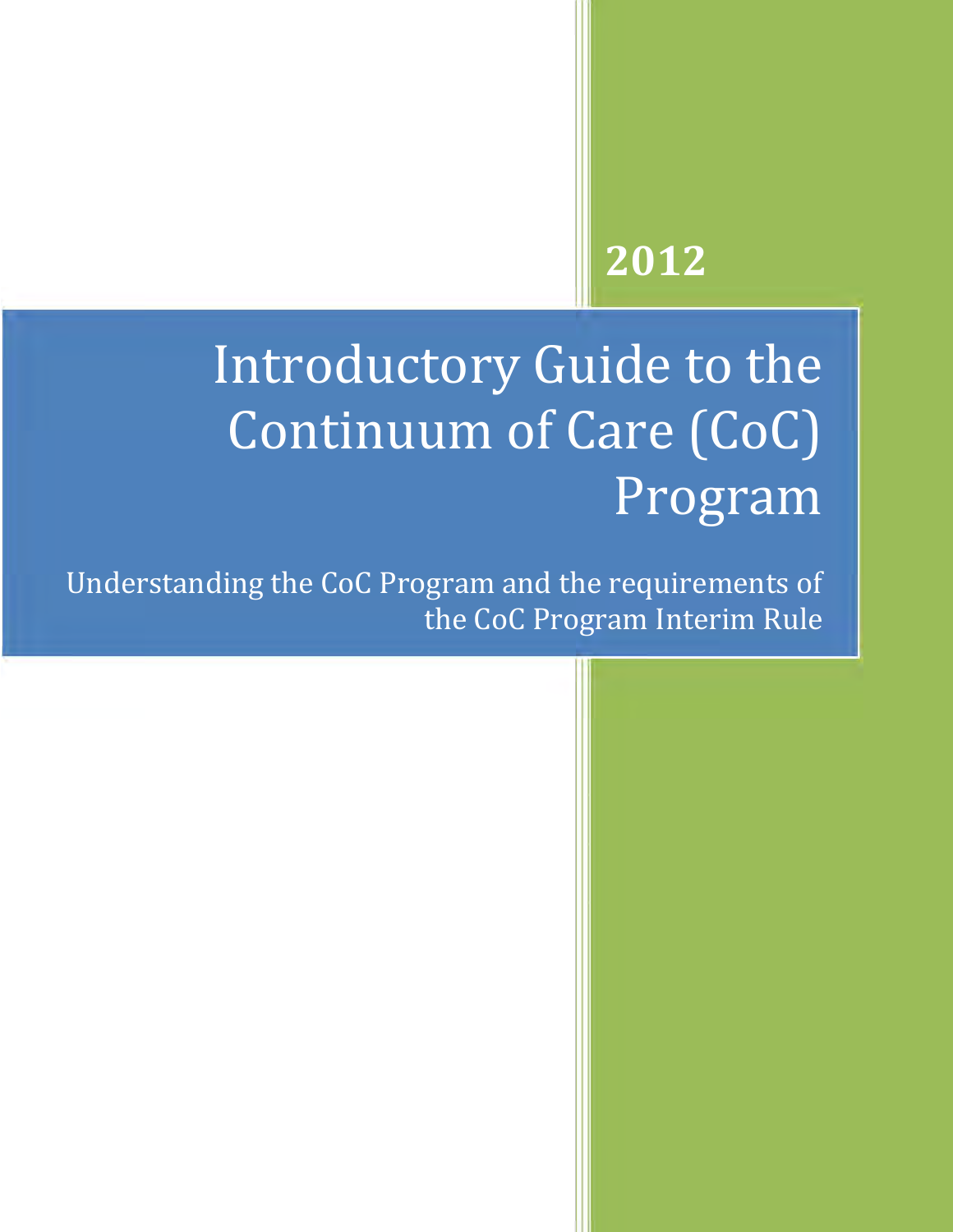## **Table of Contents**

| Designating and Operating a Homeless Management Information System  5 |  |
|-----------------------------------------------------------------------|--|
|                                                                       |  |
|                                                                       |  |
|                                                                       |  |
|                                                                       |  |
|                                                                       |  |
|                                                                       |  |
|                                                                       |  |
|                                                                       |  |
|                                                                       |  |
|                                                                       |  |
|                                                                       |  |
|                                                                       |  |
|                                                                       |  |
|                                                                       |  |
|                                                                       |  |
|                                                                       |  |
|                                                                       |  |
|                                                                       |  |
|                                                                       |  |
|                                                                       |  |
|                                                                       |  |
|                                                                       |  |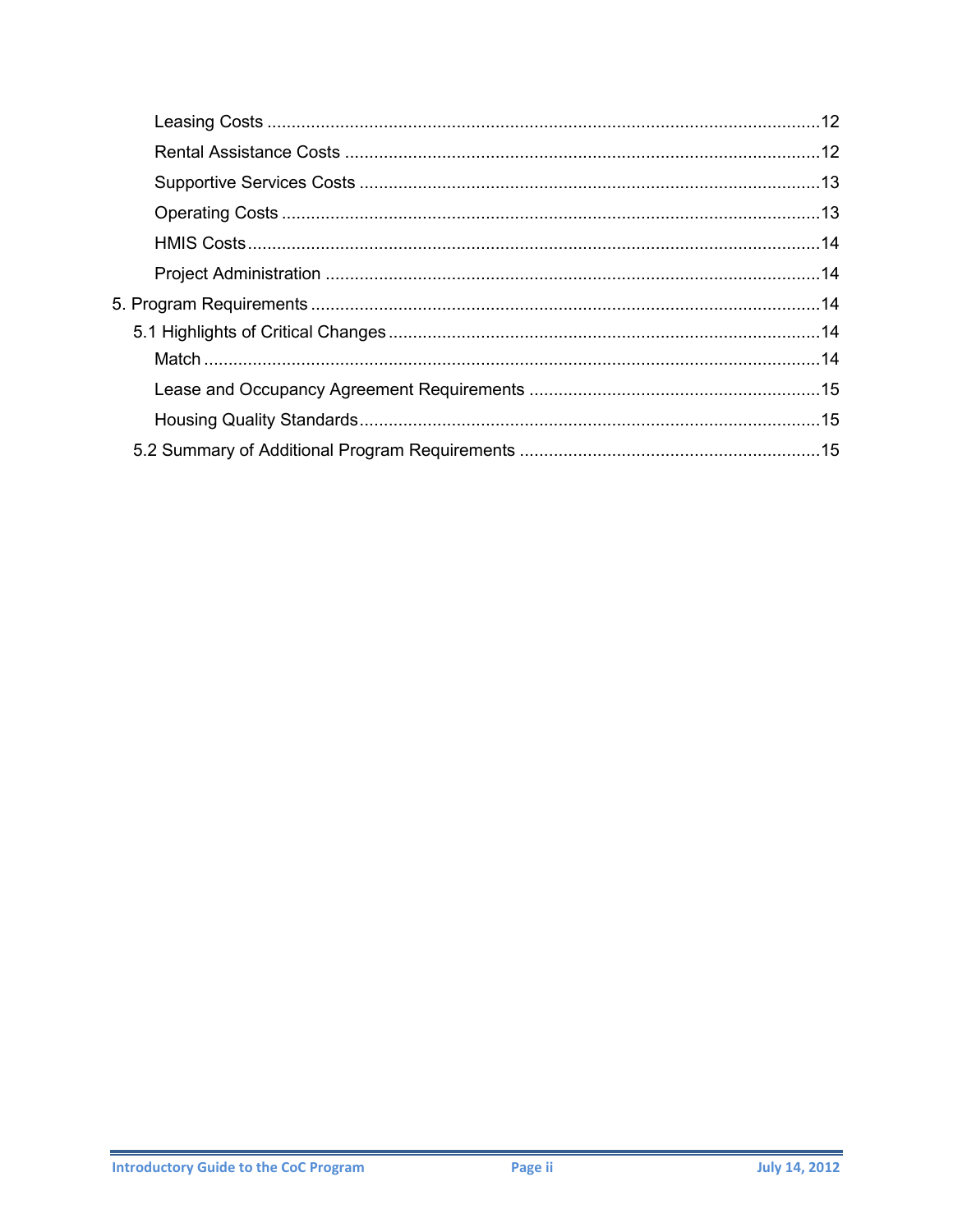## <span id="page-3-0"></span>**1. THE CONTINUUM OF CARE (COC) PROGRAM**

The Homeless Emergency Assistance and Rapid Transition to Housing Act of 2009 (HEARTH Act) amended the McKinney-Vento Homeless Assistance Act. Among other changes, the HEARTH Act consolidated the three separate McKinney-Vento homeless assistance programs (Supportive Housing program, Shelter Plus Care program, and Section 8 Moderate Rehabilitation SRO program) into a single grant program known as the Continuum of Care (CoC) Program.

HUD will publish the [Continuum of Care Program interim rule](https://www.onecpd.info/resource/2033/hearth-coc-program-interim-rule/) in the *Federal Register*. The rule was posted on HUD's web site and now governs the CoC Program.

The CoC Program is designed to assist individuals (including unaccompanied youth) and families experiencing homelessness and to provide the services needed to help such individuals move into transitional and permanent housing, with the goal of long-term stability. More broadly, the program is designed to promote community-wide planning and strategic use of resources to address homelessness; improve coordination and integration with mainstream resources and other programs targeted to people experiencing homelessness; improve data collection and performance measurement; and allow each community to tailor its program to the particular strengths and challenges within that community.

Each year, HUD awards CoC Program funding competitively to nonprofit organizations, States, and/or units of general purpose local governments, collectively known as **recipients**. In turn, recipients may contract or subgrant with other organizations or government entities, known as **subrecipients**, to carry out the grant's day-to-day program operations.

#### <span id="page-3-1"></span>**1.1 Overview of CoC Program User Guide Series**

A series of user guides is being developed to help CoCs, recipients, and subrecipients administer CoC Program funds (see box on next page). Recipients and subrecipients are the primary audience for the user guide series. All user guides will be accessible on the [OneCPD](https://www.onecpd.info/)  [Resource Exchange](https://www.onecpd.info/) when they are available.

This user guide provides an introduction to the CoC Program and the requirements found in the CoC Program interim rule.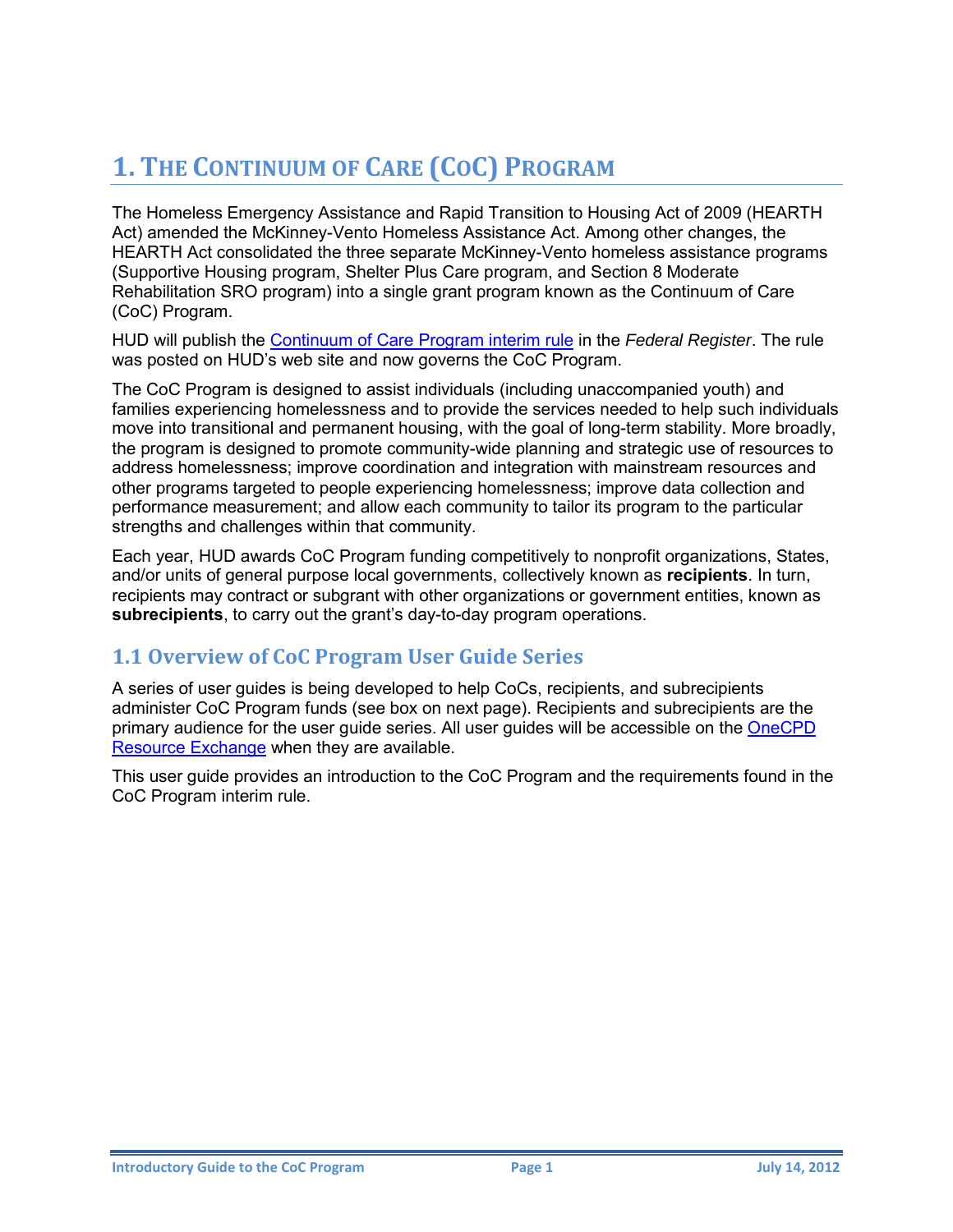#### **Overview of Forthcoming CoC User Guide Series**

**Establishing and Operating a CoC**: This user guide outlines how to create an effective and representative Continuum of Care in order to fulfill the roles and responsibilities set out in the CoC Program interim rule.

**Introduction to Unified Funding Agencies (UFA):** This user guide discusses the process for becoming a UFA and the roles and responsibilities that accompany it.

**Determining and Documenting Homeless and At Risk Status, Income, and Disability:** This user guide discusses the criteria used to define homelessness and at risk of homelessness, including income, disability, and associated recordkeeping requirements.

**CoC Program Components and Eligible Costs**: This user guide reviews the five CoC program components and the costs that recipients and subrecipients may incur in administering and operating CoC projects.

**CoC Program Funding for Homeless Management Information System (HMIS)**: This user guide reviews the role of the HMIS within the CoC and the differences between eligible HMIS costs incurred by recipients as part of a project and eligible costs incurred by the HMIS lead in establishing, operating, and overseeing the use of the CoC's HMIS.

**CoC Program's High-Performing Community:** This user guide discusses how CoCs may become a high-performing community (HPC) and provide homelessness prevention assistance. It also outlines the populations that may be served, the specific activities that may be funded, and the additional requirements associated with administering the activities.

**Project Administration and [General Program Requirements:](http://hudhre.info/index.cfm?do=viewResource&ResourceID=4545)** This user guide describes project administrative costs and general program requirements applicable to the CoC Program regardless of which components are carried out—such as match, calculating rents and occupancy charges, timeliness standards, and terminations.

**Grant Administration**: This user guide reviews the standards for administering a CoC grant, including recordkeeping requirements and how to make project changes.

#### <span id="page-4-0"></span>**1.2 Citations within the Guides**

Throughout this guide, you will see references to specific provisions of the McKinney-Vento Homeless Assistance Act as well as references to the Code of Federal Regulations (CFR). You may locate the relevant areas in the Act by visiting [www.onecpd.info/resources/documents/HomelessAssistanceActAmendedbyHEARTH.pdf.](https://www.onecpd.info/resources/documents/HomelessAssistanceActAmendedbyHEARTH.pdf)

To locate particular regulations, visit [ecfr.gpo.gov/](http://ecfr.gpoaccess.gov/cgi/t/text/text-idx?c=ecfr&tpl=%2Findex.tpl) *and* select Title 24 for the HUD regulations. You may then select the particular part by number that you want to read.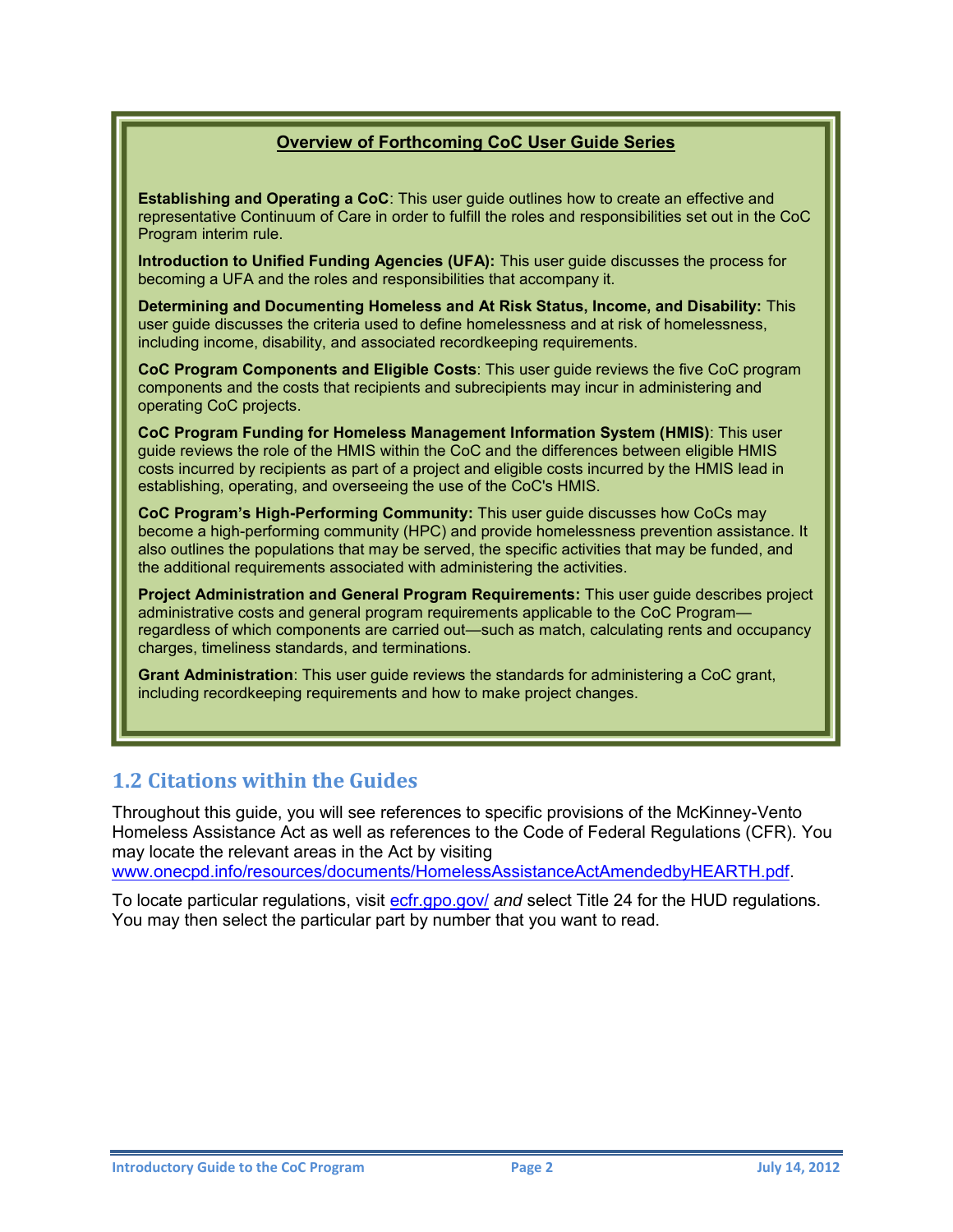## <span id="page-5-0"></span>**2. OVERVIEW OF THE CONTINUUM OF CARE PROGRAM INTERIM RULE**

#### <span id="page-5-1"></span>**2.1 Purpose of the CoC Program**

The Continuum of Care program is designed to assist sheltered and unsheltered homeless people by providing the housing and/or services needed to help individuals move into transitional and permanent housing, with the goal of long-term stability.

Specifically, 24 CFR part 578.1 of the CoC Program interim rule states that the primary purpose of the CoC Program is to:

- 1. Promote community-wide commitment to the goal of ending homelessness
- 2. Provide funding for efforts by nonprofit providers, States, and local governments to re-house homeless individuals and families rapidly while minimizing the trauma and dislocation caused to homeless individuals, families, and communities as a consequence of homelessness
- 3. Promote access to and effective use of mainstream programs by homeless individuals and families
- 4. Optimize self-sufficiency among individuals and families experiencing homelessness

#### <span id="page-5-2"></span>**2.2 Key Changes for CoCs**

The CoC Program interim rule expands and codifies into law the existing community-wide planning and application efforts of the Continuum of Care. Since 1995, HUD has requested that communities submit a single application for homeless assistance funding through a locally established CoC. Over the years, CoCs have been encouraged to undertake several additional planning and administrative tasks, but without codified definitions of the associated responsibilities. The CoC Program interim rule clearly defines the CoC's responsibilities and allows collaborative applicants to apply to HUD for planning funds on behalf of CoCs to support existing and new responsibilities. The interim rule also requires increased collaboration between recipients of Emergency Solutions Grant (ESG) funding and CoCs to ensure a community-wide coordinated plan for homeless housing and services and homelessness prevention assistance.

Further, the CoC Program interim rule seeks to promote some of the best practices that have emerged since passage of the HEARTH Act. It is important for CoCs, recipients, and subrecipients to understand and integrate into their work these practices related to centralized or coordinated intake, rapid re-housing, performance measurement, and increased access to mainstream services. The CoC Program interim rule defines these activities and the requirements for their implementation at the CoC and recipient/subrecipient levels. Section 3 of this user guide details these CoC responsibilities.

#### <span id="page-5-3"></span>**2.3 Key Changes for Programs**

The CoC Program interim rule consolidates the Supportive Housing Program (SHP) and the Shelter Plus Care (S+C) program and the Section 8 Moderate Rehabilitation SRO program into a single program, the CoC Program. HUD expects that the change will streamline administration of the programs, thereby increasing the efficiency and effectiveness with which clients are housed and receive services.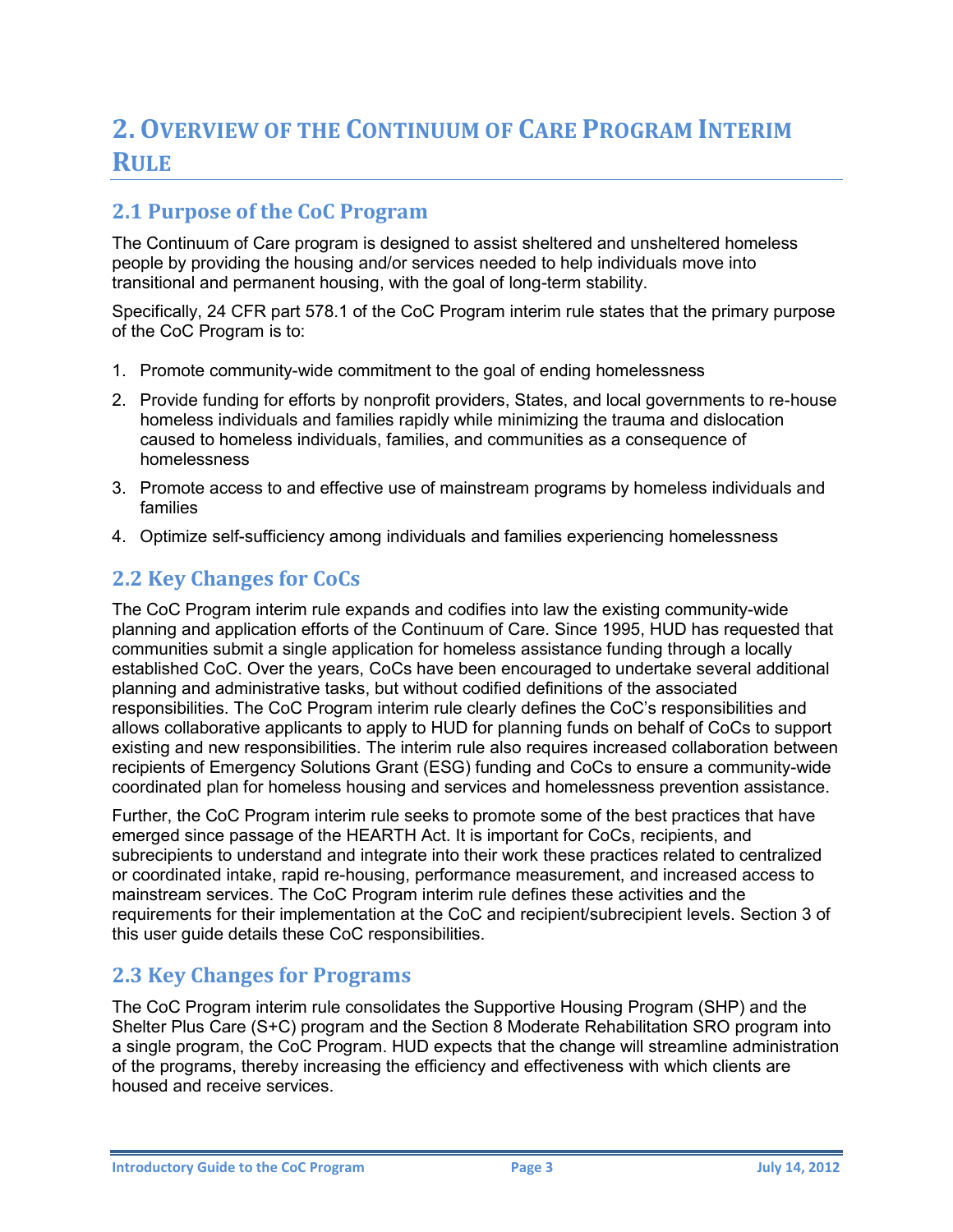To accomplish CoC Program goals, funds may support activities under five primary **program components**: permanent housing (permanent supportive housing and rapid re-housing), transitional housing, supportive services only, HMIS and, for HUD-designated high-performing communities, homelessness prevention. These five program components are briefly described in section 4.3 of this user guide.

While implementing the CoC Program interim rule, HUD intends to ensure existing housing for homeless persons is maintained to the extent desired by the CoC and that program participants do not become homeless because funding is withdrawn. All current SHP and S+C recipients and subrecipients are eligible for renewal under the CoC Program as long as recipients are compliant with grant requirements and conditions and maintain the same scope as the current grant. More guidance will be provided in the CoC Program NOFA and related application materials.

## <span id="page-6-0"></span>**3. ESTABLISHING AND OPERATING THE COC**

In 1995, HUD established the competitive CoC funding application process to provide resources to communities to implement community-wide, coordinated efforts for assessing and addressing the housing and service needs of individuals and families that were homeless or at risk of homelessness. The CoC is the group that takes on coordination of homeless services and homelessness prevention activities across a specified geographic area. Through the CoC application process, communities were able to submit to HUD a consolidated application to fund homelessness assistance programs.

Since the CoC application's inception, CoCs have operated under guidance published each year in HUD's annual Notice of Funding Availability. The CoC Program interim rule provides formal regulations to guide the establishment and operation of CoCs.

#### <span id="page-6-1"></span>**3.1 Establishing the CoC**

To carry out the primary purpose of the CoC Program, HUD requires representatives of relevant organizations<sup>1</sup> (e.g., nonprofit organizations, victim services providers, local governments) to form a Continuum of Care to serve a specific geographic area.

In addition, each CoC must establish a board to act on its behalf, and the CoC may appoint additional committees or workgroups to fulfill its responsibilities. The CoC must develop a governance charter to document all groups created to support the CoC and each group's relative responsibilities.

CoCs have two years from the effective date of the CoC Program interim rule to establish a board, which is required to meet the governance requirements detailed in the regulations.

 $\overline{a}$ 

<sup>1</sup> The CoC Program interim rule states that the organizations include nonprofit homeless providers, victim services providers, faith-based organizations, governments, businesses, advocates, public housing agencies, school districts, social service providers, mental health agencies, hospitals, universities, affordable housing developers, law enforcement, and organizations that serve homeless and formerly homeless veterans, and homeless and formerly homeless individuals.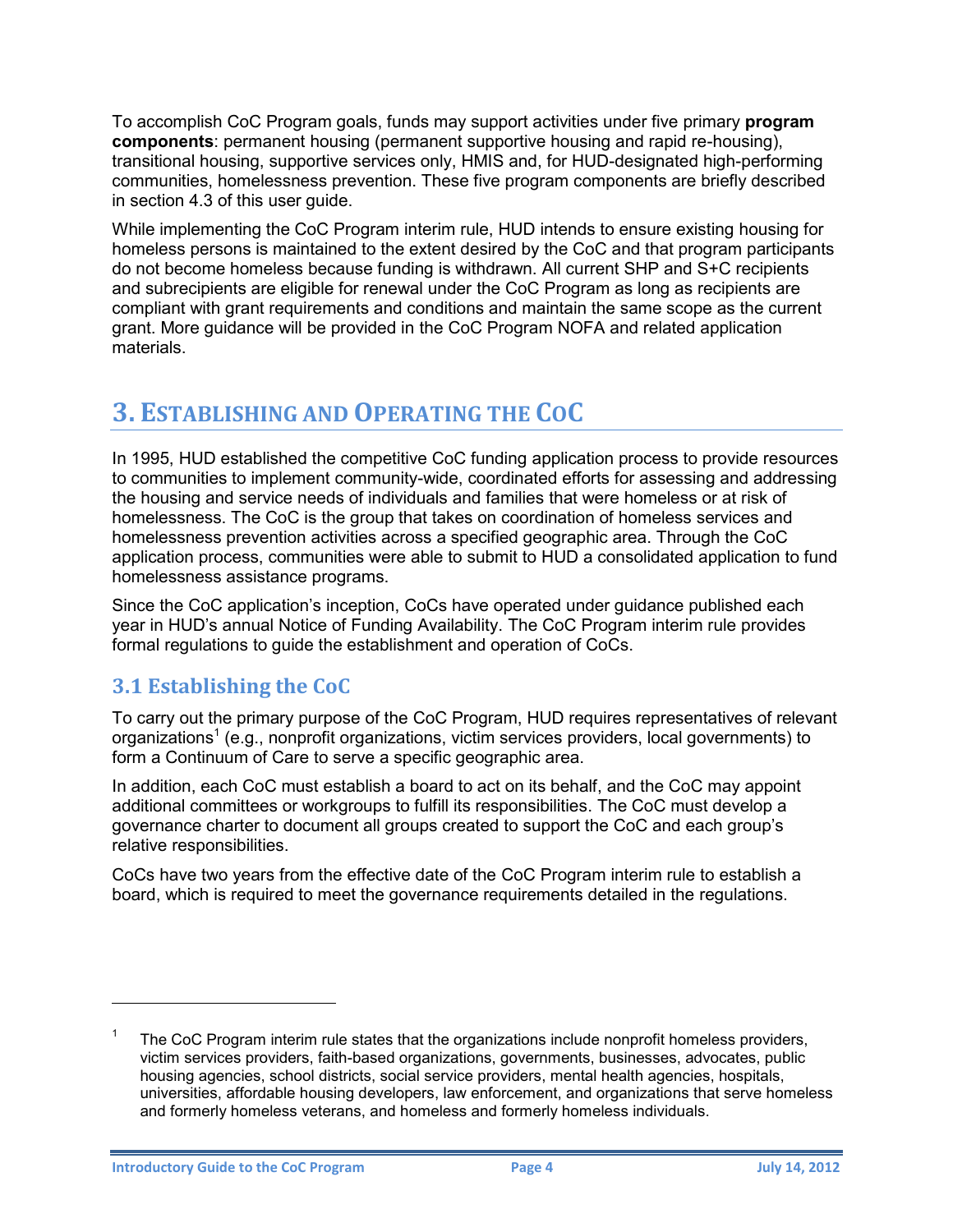The CoC Program interim rule requires that CoC boards must:

- Include at least one homeless or formerly homeless individual
- Represent the relevant organizations and projects serving homeless subpopulations (such as persons with substance use disorders; persons with HIV/AIDS; veterans; the chronically homeless; families with children; unaccompanied youth; the seriously mentally ill; and victims of domestic violence, dating violence, sexual assault, and stalking) within the CoC's geographic area.

Many CoCs may already have satisfied the CoC Program interim rule's requirements; however all CoCs need to review their current structure, membership, and representation to ensure that that every aspect of the CoC and the CoC board complies with each regulatory condition outlined by HUD.

#### <span id="page-7-0"></span>**3.2 CoC Responsibilities**

A CoC's three primary responsibilities under the CoC Program interim rule include the following:

- 1. Operating the CoC
- 2. Designating and operating an HMIS
- 3. CoC planning

<span id="page-7-1"></span>A brief summary of each responsibility is presented below.

#### *Operating a CoC*

To operate successfully, a CoC must fulfill the following responsibilities specified in the CoC Program interim rule:

- Conduct semi-annual meetings of the full membership
- Issue a public invitation for new members, at least annually
- Adopt and follow a written process to select a board
- Appoint additional committees, subcommittees, or work groups
- Develop and follow a governance charter detailing the responsibilities of all parties
- Consult with recipients and subrecipients to establish performance targets appropriate for population and program type, monitor the performance of recipients and subrecipients, evaluate outcomes, and take action against poor performers
- Evaluate and report to HUD outcomes of ESG and CoC projects
- Establish and operate a centralized or coordinated assessment system
- Establish and follow written standards for providing CoC assistance

#### <span id="page-7-2"></span>*Designating and Operating a Homeless Management Information System*

While most communities have operated an HMIS for several years, the CoC Program interim rule defines the responsibilities of the CoC with respect to operation of the HMIS. A community may already be fulfilling many responsibilities associated with its HMIS, but the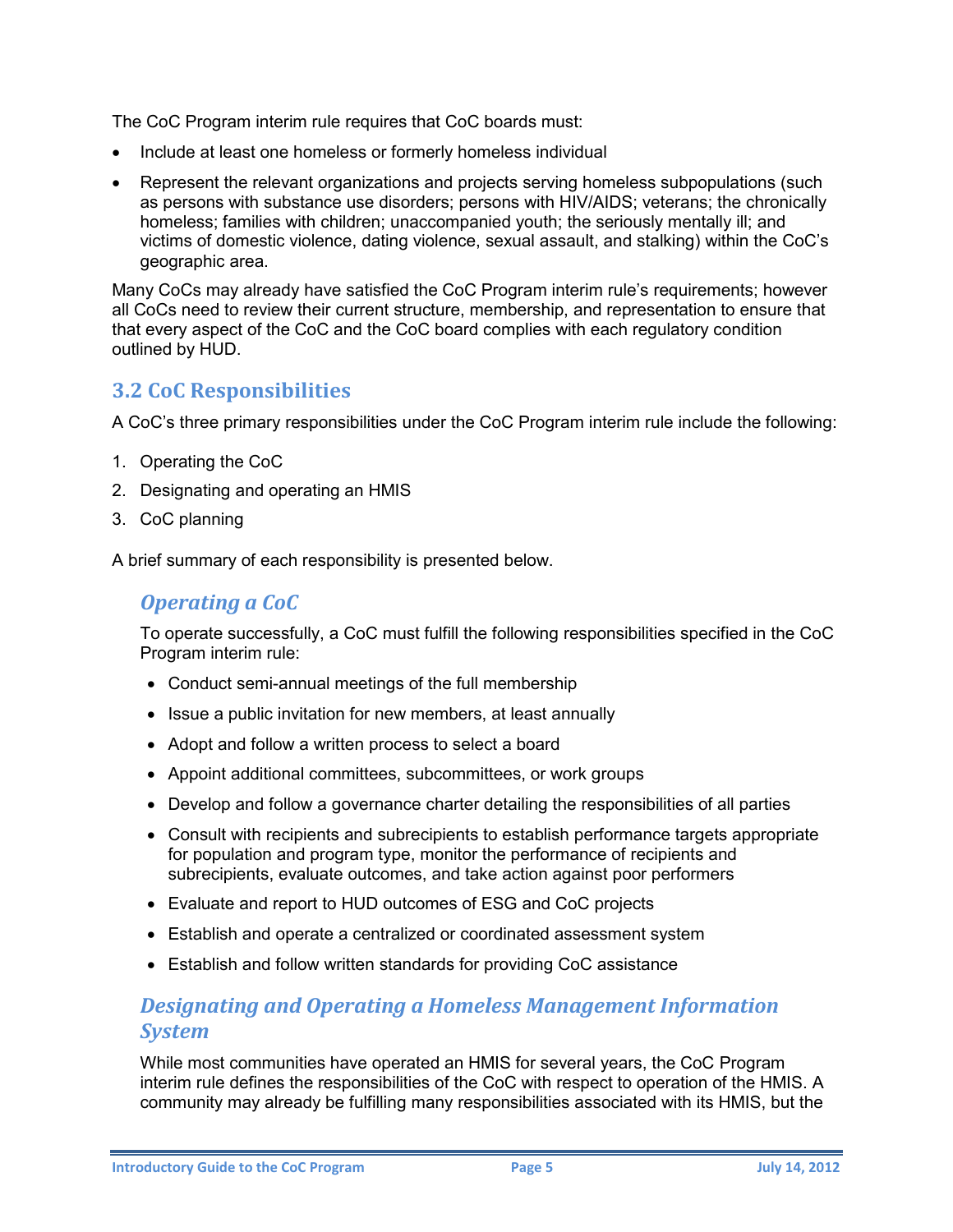CoC Program interim rule places greater emphasis on the CoC's role in monitoring HMIS implementation and compliance with applicable HMIS regulations and Notices. The CoC HMIS must:

- Designate a single HMIS
- Select an eligible applicant to manage the CoC's HMIS
- Monitor recipient and subrecipient participation in the HMIS
- <span id="page-8-0"></span>Review and approve privacy, security, and data quality plans

#### *CoC Planning*

With respect to planning responsibilities, the CoC must:

- Coordinate the implementation of a housing and service system within its geographic area
- Conduct a Point-in-Time count of homeless persons, at least biennially
- Conduct an annual gaps analysis
- Provide information required to complete the Consolidated Plan(s)
- Consult with ESG recipients regarding the allocation of ESG funds and the evaluation of the performance of ESG recipients and subrecipients

#### <span id="page-8-1"></span>**3.3 Application and Grant Award**

CoCs are responsible for reviewing and approving the funding application and response to HUD's annual CoC Program NOFA for homelessness assistance resources.

Each year, HUD releases a CoC Program NOFA for its homeless assistance programs. According to the CoC Program interim rule, in response the CoC must:

- Design, operate, and follow a collaborative process for developing applications and approving the submission of applications
- Establish priorities for funding projects in its geographic area
- Determine if one application for funding will be submitted for all projects within the geographic area or if more than one application will be submitted for the projects within the geographic area
	- $\triangleright$  If more than one application will be submitted, designate an eligible applicant to be the collaborative applicant that will collect and combine the required application information from all applicants and for all projects within the geographic area that the Continuum has selected funding. The collaborative applicant will also apply for Continuum of Care planning activities. If the Continuum is an eligible applicant, it may designate itself.
	- $\triangleright$  If only one application will be submitted, that applicant will be the collaborative applicant and will collect and combine the required application information from all projects within the geographic area that the Continuum has selected for funding and apply for Continuum of Care planning activities.

The collaborative applicant is the *only* applicant permitted to apply for CoC planning funds.

It is important to note that, regardless of the number of applications submitted or the entity designated as the collaborative applicant, the CoC remains the entity accountable for approval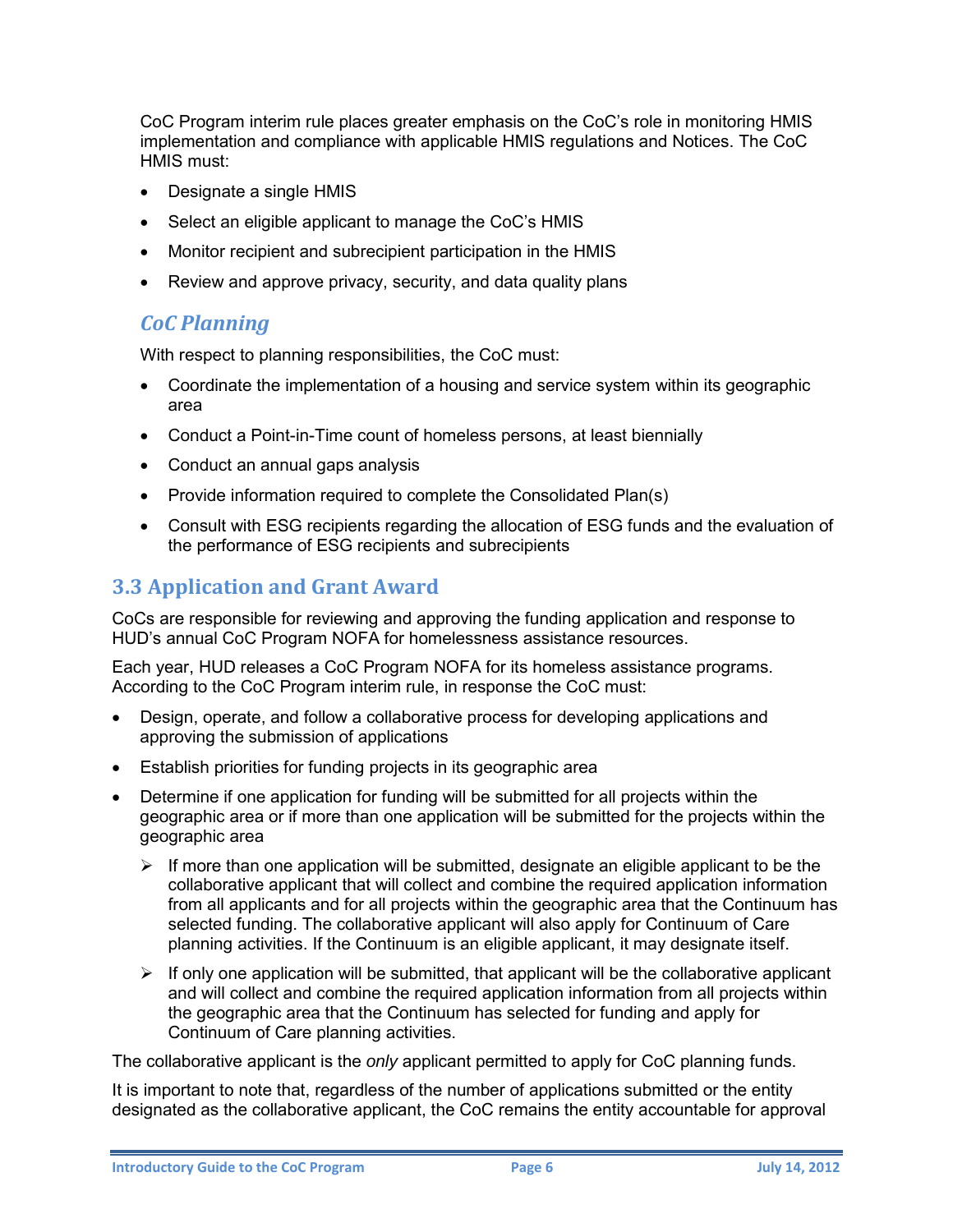of the CoC Program application and for fulfilling the responsibilities listed in Section 3.2 of this guide.

#### <span id="page-9-0"></span>**3.4 New Funding for CoC Planning and Financial Activities**

The CoC Program interim rule allows for funding for collaborative applicants to carry out the CoC's planning responsibilities. For collaborative applicants that are designated Unified Funding Agencies (UFA), additional funding is allowed to carry out financial activities.

#### <span id="page-9-1"></span>*Planning Funds*

The collaborative applicant, and only the collaborative applicant, may apply for up to 3 percent of the CoC's Final Pro Rata Need (FPRN) amount or the maximum amount established by the CoC Program NOFA, whichever is less, to fund CoC planning activities.

Only the collaborative applicant may apply for and receive planning funds, which may be used for:

- Designing and carrying out the collaborative process for the application to HUD
- Preparing and submitting the CoC's application for CoC Program funds
- Determining the geographic area the CoC will serve
- Evaluating outcomes of projects funded through CoC and ESG program grants within the geographic area
- Participating in the Consolidated Plan(s) process of the jurisdictions within the geographic area
- Developing a CoC system
- Conducting sheltered and unsheltered Point-in-Time counts
- Monitoring recipients and subrecipients and enforcing compliance with program requirements

#### <span id="page-9-2"></span>*Unified Funding Agency Costs*

UFAs are a new aspect of the CoC Program. A collaborative applicant that submits one funding application to HUD on behalf of the CoC may request UFA designation. If approved, the UFA may then apply for the CoC planning funds as well as additional UFA costs. Like CoC planning costs, UFA costs may be up to 3 percent of the CoC's FPRN or the maximum amount established through the CoC Program NOFA. These costs are intended to support the additional responsibilities associated with centrally administering the CoC grant.

To qualify, an applicant must have the capacity to carry out the duties delegated to a UFA by HUD listed in 24 CFR part 578.11 of the CoC Program interim rule. If HUD approves a UFA, then that UFA becomes the responsible organization and may use funds for UFA costs, including:

- Arranging for an annual survey, audit, or evaluation of the financial records of each project
- Monitoring all subrecipients
- Establishing fiscal control and accounting procedures to ensure the proper dispersal of and accounting for Federal funds awarded to recipients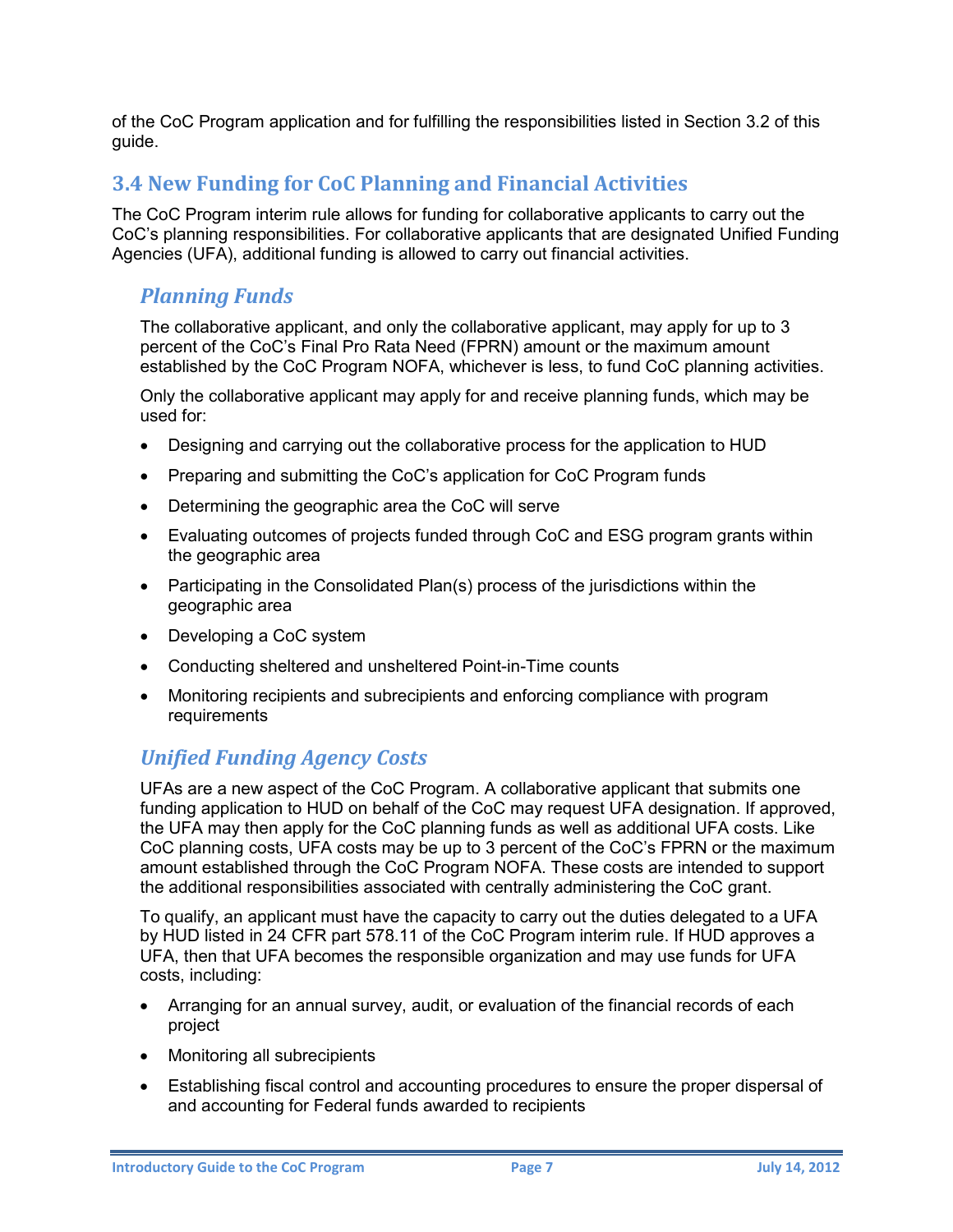#### <span id="page-10-0"></span>**3.5 High-Performing Communities**

Each year, HUD will specify in the CoC Program NOFA whether and how CoCs may apply for designation as a high-performing community (HPC), which will provide the designated CoCs with flexibility to use CoC funds to support homelessness prevention costs. HUD will select up to 10 HPCs based on their ability to meet specified performance criteria. If selected, the HPC designation lasts only for that specific year and CoCs will have to reapply to be considered an HPC in subsequent years.

<span id="page-10-1"></span>HUD anticipates providing additional guidance before designating any HPCs.

## **4. PROGRAM COMPONENTS AND ELIGIBLE COSTS**

#### <span id="page-10-2"></span>**4.1 Program Components and Eligible Costs Overview**

The program components and eligible costs under SHP and S+C have undergone revision as part of their consolidation into the CoC Program. Activities that were eligible under the Section 8 Moderate Rehabilitation SRO program are eligible under the CoC Program (rental assistance and rehabilitation). An overview of changes to eligible components and related costs is provided in Exhibit 1 below.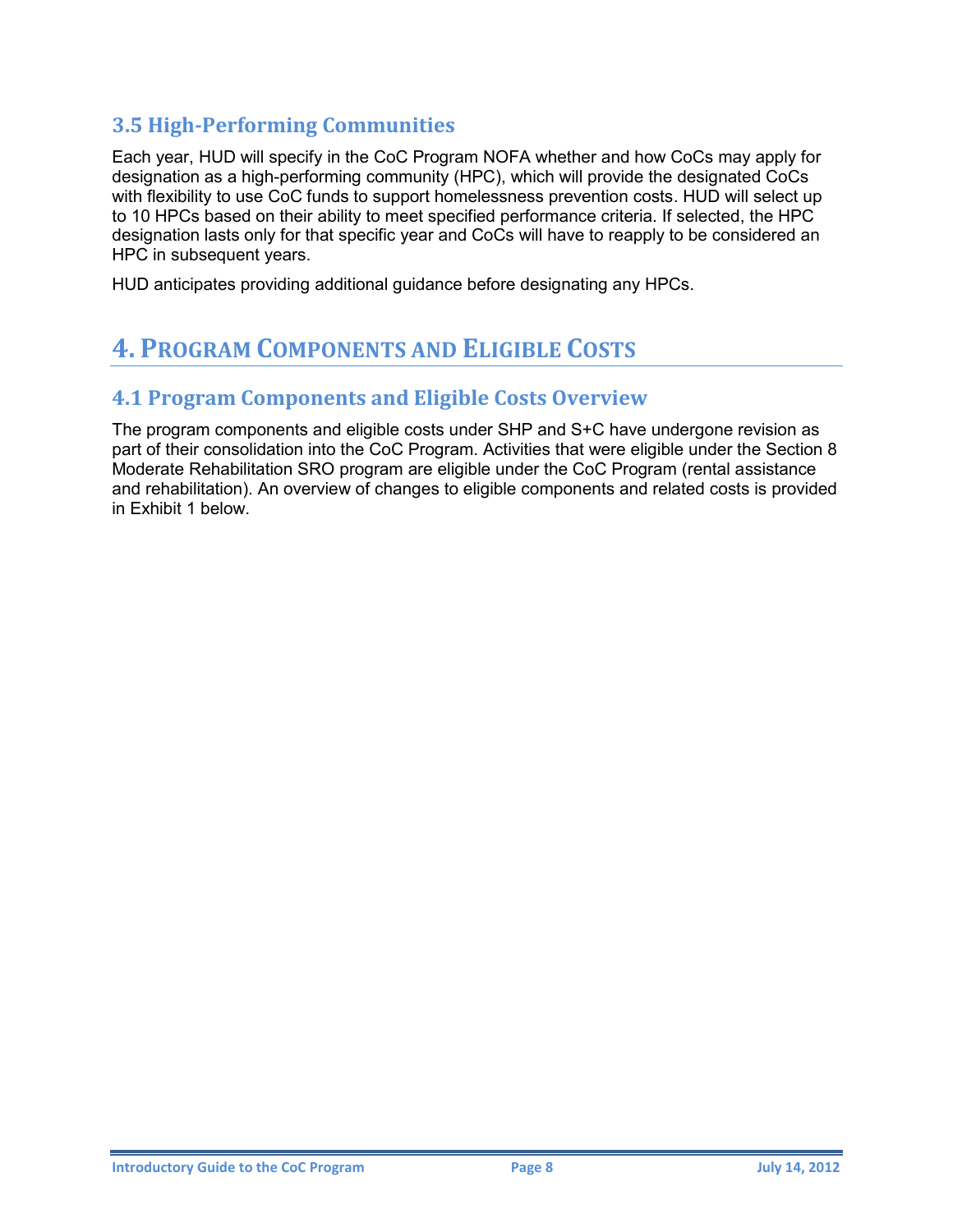| Exhibit 1: CoC Program Components and Costs and HUD's Legacy Homeless Programs |                                                                                                                                                                                                                                                                                                                                                                                      |                                                                                                                                                                  |                                                                                                                                                                  |  |  |
|--------------------------------------------------------------------------------|--------------------------------------------------------------------------------------------------------------------------------------------------------------------------------------------------------------------------------------------------------------------------------------------------------------------------------------------------------------------------------------|------------------------------------------------------------------------------------------------------------------------------------------------------------------|------------------------------------------------------------------------------------------------------------------------------------------------------------------|--|--|
|                                                                                | <b>CoC Program</b>                                                                                                                                                                                                                                                                                                                                                                   | <b>SHP</b>                                                                                                                                                       | $S + C$                                                                                                                                                          |  |  |
| Components<br>Eligible                                                         | • Permanent housing<br>$\triangleright$ Permanent supportive housing<br>(PSH)<br>$\triangleright$ Rapid re-housing (RRH)<br>• Transitional housing<br>• Supportive services only<br>$\bullet$ HMIS<br>• Prevention (limited to HPCs)                                                                                                                                                 | • Permanent housing<br>(PSH only)<br>• Transitional housing<br>• Supportive services only<br>Safe havens<br>• Innovative supportive<br>housing<br>$\bullet$ HMIS | • Permanent housing<br>(PSH only)<br>> Tenant-based<br>> Sponsor-based<br>> Project-based<br>▶ SRO-based                                                         |  |  |
| Eligible Costs                                                                 | • CoC planning costs<br>• UFA costs<br>• Acquisition<br>• Rehabilitation<br>• New construction<br>• Leasing<br>• Rental assistance<br>$\triangleright$ Type<br>• Tenant-based<br>• Sponsor-based<br>• Project-based<br>$\triangleright$ Length<br>• Short-term<br>• Medium-term<br>• Long-term<br>• Operating<br>• Supportive services<br>$\bullet$ HMIS<br>• Project administration | • Acquisition<br>• Rehabilitation<br>• New construction<br>• Leasing<br>• Operating<br>• Supportive services<br>$\bullet$ HMIS<br>• Project administration       | • Rental assistance<br>$\triangleright$ Type<br>• Tenant-based<br>• Sponsor- based<br>• Project-based<br>$\bullet$ SRO<br>$\triangleright$ Length<br>• Long-term |  |  |

#### <span id="page-11-0"></span>**4.2 Definition of Homeless and Serving Category 3**

The definition from the [Final Rule on the Definition of Homeless](https://www.onecpd.info/resource/1928/hearth-defining-homeless-final-rule/) that went into effect on January 4, 2012, was incorporated into the CoC Program interim rule.

CoC projects may serve unaccompanied youth and families with children defined as **homeless under other Federal laws** (Category 3 of the homeless definition) only if the CoC applies to its appropriate HUD Field Office to serve such populations and HUD approves the request. If the request is approved, no more than 10 percent of the total amount of funds awarded to all recipients within a CoC may be used to serve the Category 3 population (unless the rate of homelessness, as calculated in the most recent Point-in-Time count, is less than one-tenth of 1 percent of the total population).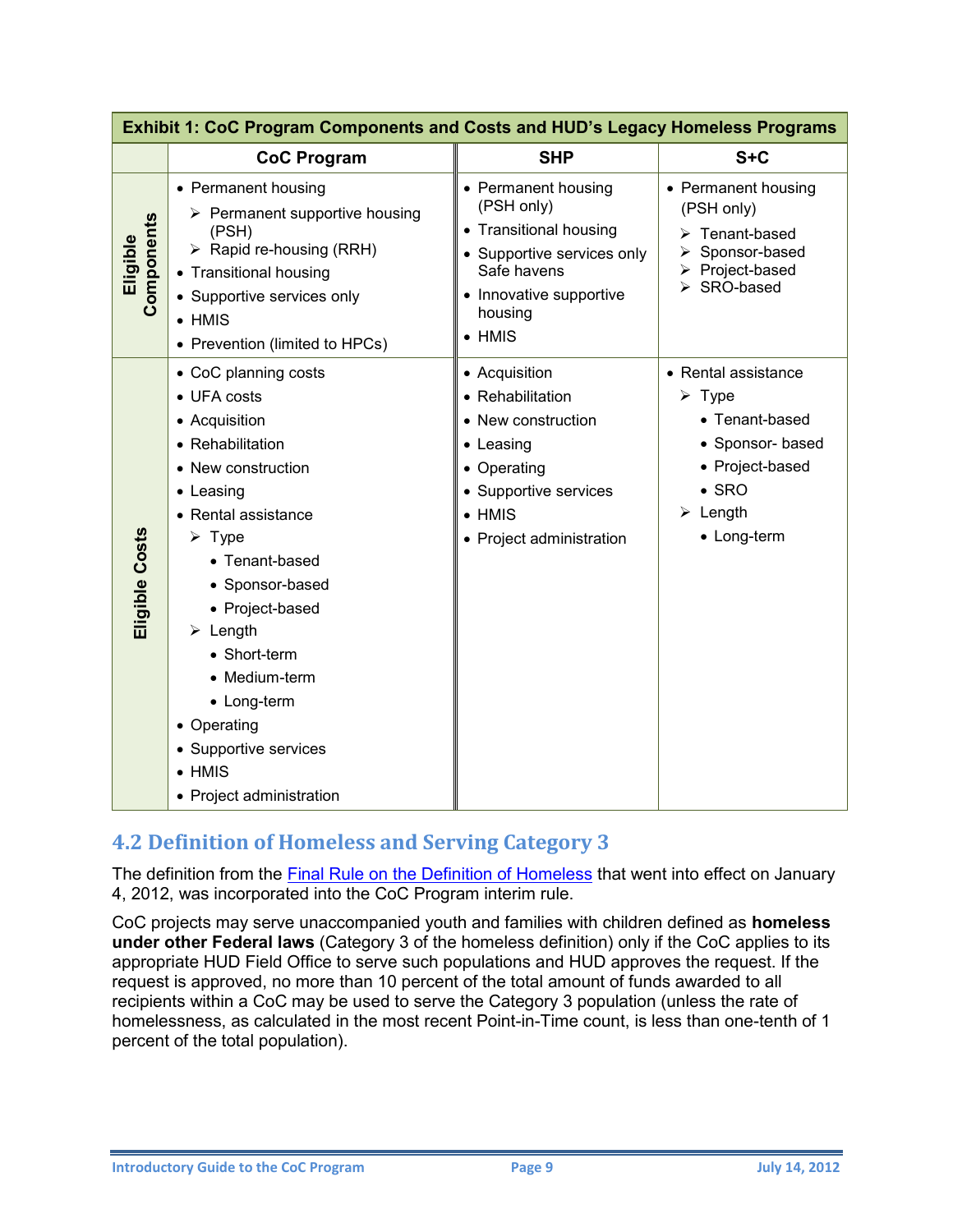CoC funds cannot be used to assist persons who are at risk of homelessness, unless the CoC is designated as an HPC and is therefore approved to fund homelessness prevention.

#### <span id="page-12-0"></span>**4.3 Program Components**

<span id="page-12-1"></span>Five program components can be funded through the CoC Program.

#### *Permanent Housing*

Permanent housing (PH) is defined as community-based housing without a designated length of stay in which formerly homeless individuals and families live as independently as possible. The CoC Program may fund two types of permanent housing: (1) permanent supportive housing (PSH), which is permanent housing with indefinite leasing or rental assistance paired with services to help homeless people with disabilities achieve housing stability; and (b) rapid re-housing (RRH), a model that emphasizes housing search and relocation services and short- and medium-term rental assistance to move homeless people as rapidly as possible into permanent housing (see Exhibit 2).

#### <span id="page-12-2"></span>*Transitional Housing*

The transitional housing (TH) project component may be used to cover the costs of up to 24 months of housing with accompanying support services, providing a period of stability to enable homeless people to transition successfully to and maintain permanent housing within 24 months of program entry. Program participants must have a lease or occupancy agreement in place when residing in transitional housing. The provisions of the CoC Program's TH program component have not changed significantly from the TH provisions under SHP.

#### <span id="page-12-3"></span>*Supportive Services Only*

The supportive services only (SSO) program component is limited to recipients and subrecipients providing services to individuals and families not residing in housing operated by the recipient. SSO recipients and subrecipients may use the funds to conduct outreach to sheltered and unsheltered homeless persons, link clients with housing or other necessary services, and provide ongoing support. SSO projects may be offered in a structure or structures at one central site, or in multiple buildings at scattered sites where services are delivered. Projects may also be operated independent of a building (e.g., street outreach) and in a variety of community-based settings, including in homeless programs operated by other agencies.

#### <span id="page-12-4"></span>*Homeless Management Information System*

Funds under this component may be used only by HMIS leads for leasing a structure in which the HMIS operates, for operating the structure in which the HMIS is housed, and/or for covering other costs related to establishing, operating, and customizing a CoC's HMIS. Other recipients and subrecipients may not apply for funds under the HMIS program component, but may include costs associated with contributing data to the CoC's HMIS within their project under another program component (PH, TH, SSO, or HP).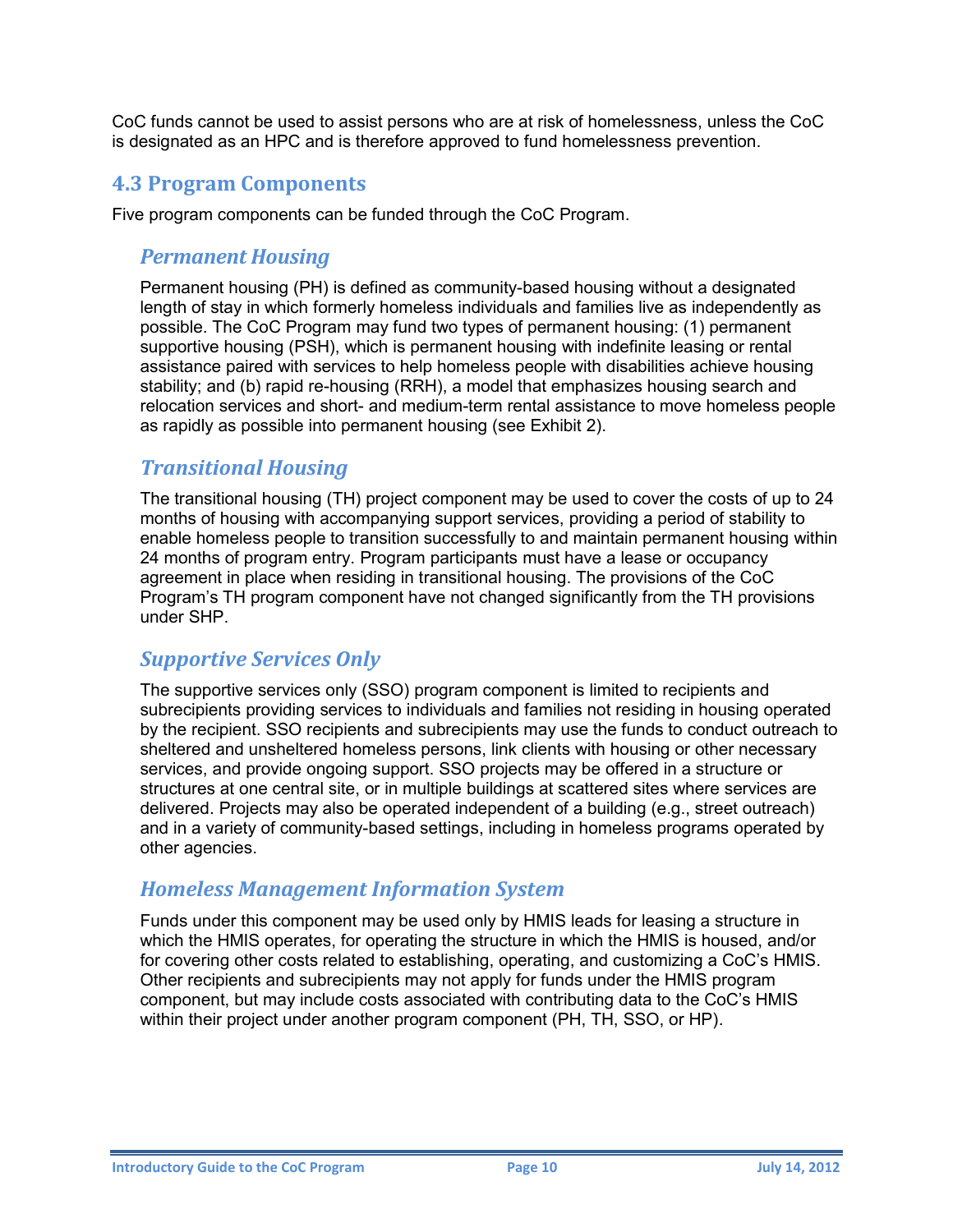#### <span id="page-13-0"></span>*Homelessness Prevention*

Programs within CoCs that have applied for and been designated by HUD as an HPC may use CoC funds to fund homelessness prevention (HP) assistance for individuals and families at risk of homelessness. The services under this component may include housing relocation and stabilization services as well as short- and medium-term rental assistance to prevent an individual or family from becoming homeless. Through this component, recipients and subrecipients may help individuals and families at-risk of homelessness to maintain their existing housing or transition to new permanent housing. Homelessness prevention must be administered in accordance with 24 CFR part 576.

#### <span id="page-13-1"></span>*Safe Havens*

The Safe Haven program component is no longer eligible under the CoC Program. No **new** Safe Haven projects will be funded, but the CoC Program interim rule explicitly states that all projects eligible under the McKinney-Vento Act before passage of the HEARTH Act, including Safe Havens, may be renewed in order to continue ongoing leasing, operations, supportive services, rental assistance, HMIS operation, and administrative functions beyond the initial funding period. The CoC Program NOFA will provide additional details.

#### <span id="page-13-2"></span>*Section 8 Moderate Rehabilitation SRO*

The Section 8 Moderate Rehabilitation SRO program component is no longer eligible under the CoC Program. No **new** SRO projects will be funded. Current SRO projects will continue to be renewed under the Multifamily Assisted Housing Reform and Affordability Act of 1997.

#### <span id="page-13-3"></span>**4.4 Eligible Costs**

CoC Program funding can only be used to support eligible costs, illustrated in Exhibit 1. Not all costs are eligible in each program component, and in some cases, certain costs cannot be combined in a structure. The eligible costs are summarized below.

#### <span id="page-13-4"></span>*Acquisition*

Acquisition of real property is an eligible cost category under the PH, TH, and SSO program components. Grant funds may be used for up to 100 percent of the cost of purchasing property for the purpose of providing permanent Housing, transitional housing, and supportive services only activities.

#### <span id="page-13-5"></span>*Rehabilitation*

Rehabilitation of structures is an eligible cost category under the PH, TH, and SSO program components. Eligible rehabilitation costs include installing cost-saving energy measures and bringing a structure up to health and safety standards. Rehabilitation on leased properties is ineligible.

#### <span id="page-13-6"></span>*New Construction*

New construction of structures is eligible under the PH and TH program components. New construction may include building entirely new facilities, constructing an addition to an existing structure that increases the floor area by 100 percent or more, and the cost of land for construction.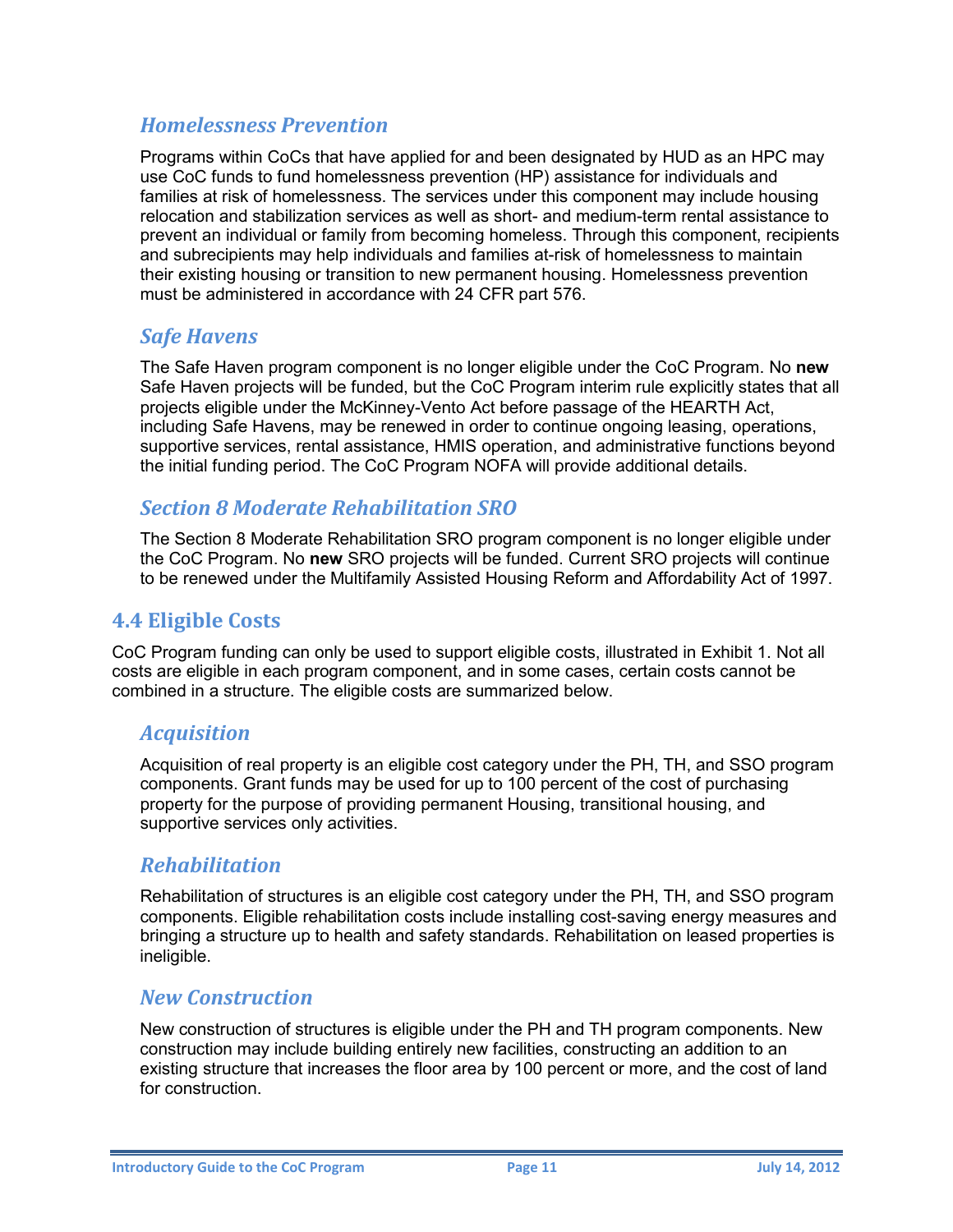Projects must demonstrate that construction is more cost-effective than rehabilitation. Unlike the previous regulations, the CoC Program interim rule establishes no maximum grant limits for rehabilitation or new construction, and grant funds may be used for up to 100 percent of costs (as long as the match requirement is met through other means (see Section 5.1 of this guide). New construction on leased properties is ineligible.

#### <span id="page-14-0"></span>*Leasing Costs*

Leasing is an eligible cost category under the PH, TH, SSO, and HMIS program components. Funds may be used to lease individual units or all or part of structures. Rents must be reasonable and, in the case of individual units, the rent paid may not exceed HUDdetermined fair market rents. Leasing funds may not be used for units or structures owned by the recipient, subrecipient, their parent organization(s), any other related organization(s), or organizations that are members of a partnership where the partnership owns the structure without a HUD-authorized exception. When leasing funds are used to pay rent on units, the lease must be between the recipient or the subrecipient and the landowner, with a sublease or occupancy agreement with the program participant. The recipient may, but is not required to, charge the program participant an occupancy charge, consistent with the parameters specified in the interim rule.

#### <span id="page-14-1"></span>*Rental Assistance Costs*

Rental assistance is an eligible cost category under the PH and TH program components and may be tenant-based (TBRA), sponsor-based (SBRA), or project-based (PBRA), depending upon the component type.

Rental assistance may be short-term for up to 3 months; medium-term for 4 to 24 months; or long-term for more than 24 months. The length of assistance depends upon the component type under which the cost is funded. Recipients must serve as many program participants as shown in their funding application to HUD, but, if the amount reserved for the term of the grant exceeds the amount needed to pay actual costs, the excess funds may be used to cover property damage, rent increases, or the rental needs of a greater number of program participants.

- **TBRA.** Tenants select any appropriately sized unit within the CoC's geographic area, although recipients or subrecipients may restrict the location under certain circumstances to ensure the availability of the appropriate supportive services. Except for victims of domestic violence, program participants may not retain their rental assistance if they relocate to a unit outside the CoC's geographic area.
- **SBRA.** Tenants must reside in housing owned or leased by a sponsor organization and arranged through a contract between the recipient and the sponsor organization.
- **PBRA.** Tenants must reside in housing provided through a contract with the owner of an existing structure whereby the owner agrees to lease subsidized units to program participants. Tenants may not retain their rental assistance if they relocate to a unit outside the project.

Rental assistance for a unit vacated by a program participant before the end of the lease may continue for a maximum of 30 days from the end of the month in which the unit was vacated. No additional rental assistance may be paid until the unit is occupied by another eligible person. Property damage costs may be provided only once per program participant per unit and only at exit from a housing unit (i.e., not during tenancy).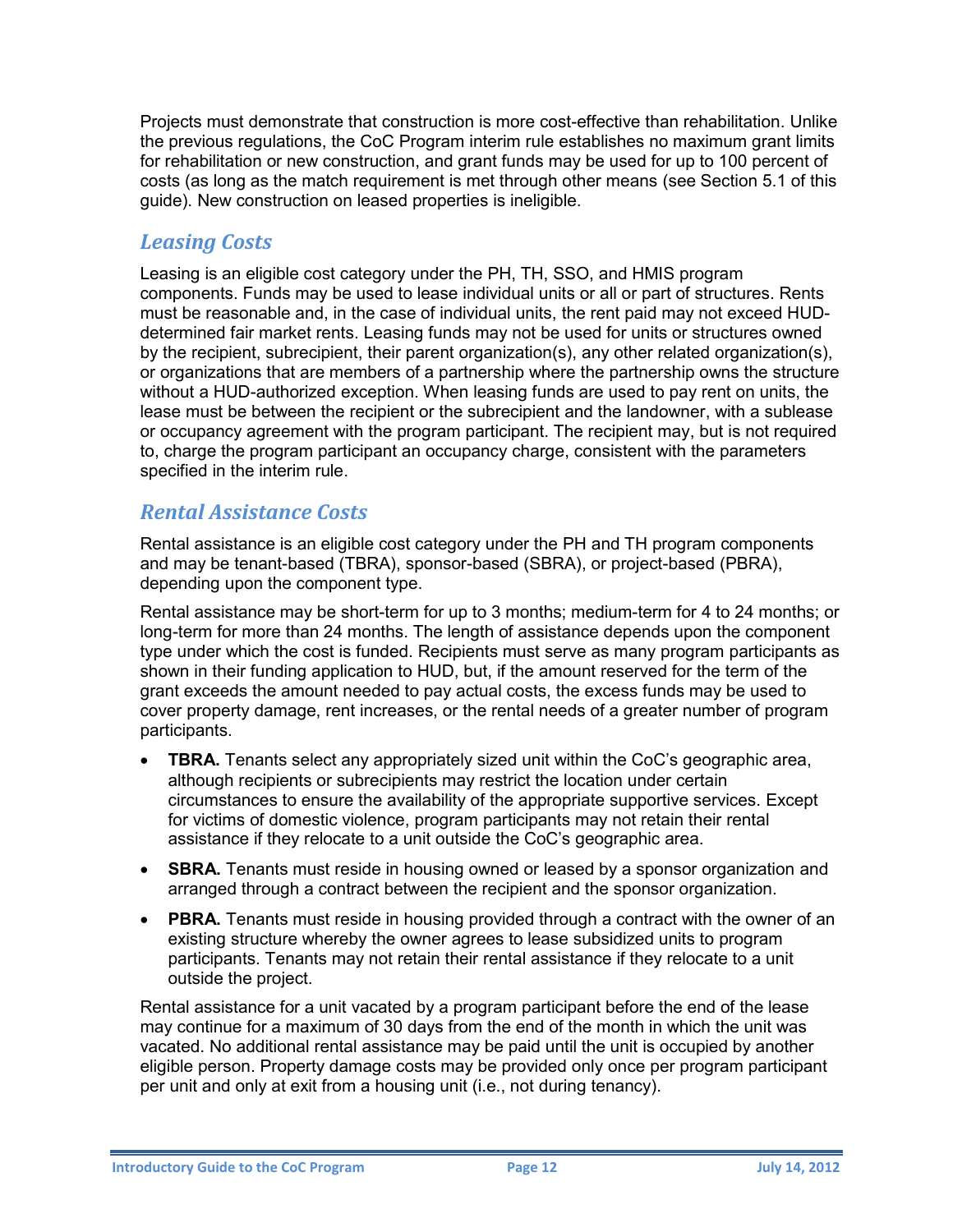When rental assistance funds are used to pay rent on units, the lease must be between the program participant and the landowner. Each program participant, on whose behalf rental assistance payments are made, must pay a contribution toward rent consistent with the requirements of the interim rule.

#### <span id="page-15-0"></span>*Supportive Services Costs*

Supportive services are eligible costs under the PH, TH, and SSO program components. The CoC Program interim rule specifies all eligible services (listed in the box below) and clarifies that any cost not listed in the rule is ineligible. As in the past, services must be offered to residents of PSH and TH for the full period of their residence. RRH programs must require program participants to meet with a case manager at least monthly.

Services may be provided to formerly homeless individuals for up to six months after their exit from homelessness, including the six months following exit from a transitional housing project. Recipients and subrecipients continue to be required to perform an annual assessment of the service needs of their program participants and to adjust services accordingly. Eligible costs include the cost of providing services, the salary and benefits of staff providing services, and materials and supplies used in providing services.

#### **Supportive Services: Eligible Types of Services**

- Annual assessment of service needs
- Assistance with moving costs
- Case management
- Child care operations or vouchers
- Education services
- Employment assistance and job training
- Food (meals or groceries for program participants)
- Housing search and counseling
- Legal services
- Life skills training
- Outpatient mental health services
- Outpatient health services
- Outreach services
- Outpatient substance abuse treatment services
- Transportation
- Utility deposits

#### <span id="page-15-1"></span>*Operating Costs*

Operating costs are eligible under the PH, TH, and HMIS program components. Funds may be used to pay the day-to-day operating costs in a single structure or individual housing units, including maintenance (such as scheduled replacement of major systems), repair, building security (when CoC Program funds pay for more than 50 percent of the facility by unit or area), electricity, gas, water, furniture, equipment, property insurance, and taxes. These costs may not be combined with rental assistance costs within the same structure, and operating costs are not eligible under the SSO program component.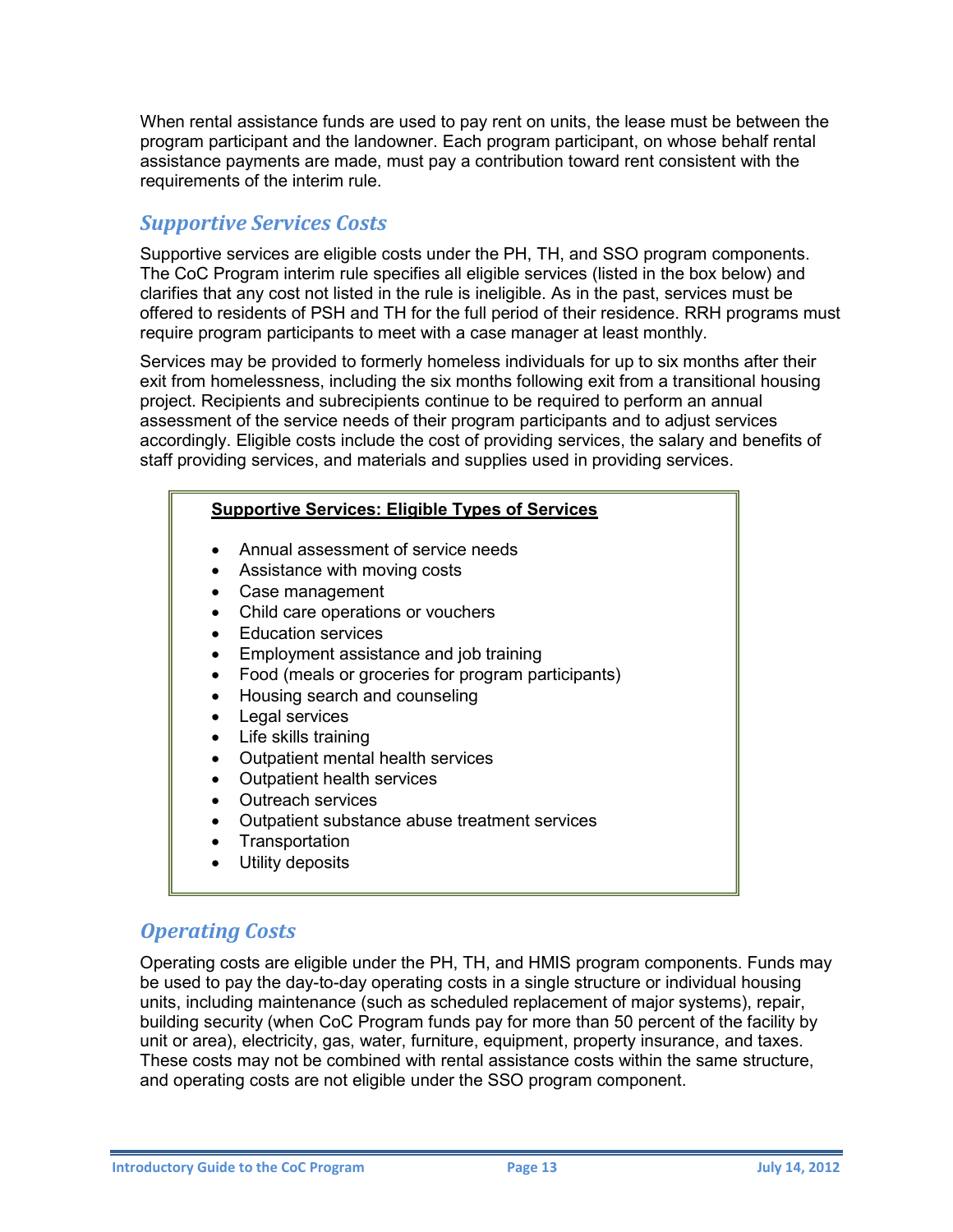#### <span id="page-16-0"></span>*HMIS Costs*

Costs related to contributing client data to or maintaining data in the CoC's HMIS or a comparable database for victim services providers or legal services providers are eligible costs under the PH, TH, SSO, and HMIS program components. Eligible HMIS costs include hardware, equipment and software costs; training and overhead; and staffing costs associated with contributing data to the HMIS designated by the CoC for its geographic area.

#### <span id="page-16-1"></span>*Project Administration*

Recipients and subrecipient may use up to 10 percent of any grant, excluding the amount for CoC planning and UFA costs established through the CoC Program NOFA for project administrative costs. These costs include expenses related to the overall administration of the grant (24 CFR part 578.59), such as management, coordination, monitoring, and evaluation activities and environmental review. Costs for staff and other overhead expenses directly associated with carrying out activities under any of the five CoC program components are not

#### **Match Requirements**

**All eligible funding** costs except leasing must be matched with no less than a **25 percent** cash or inkind match.

**Project administration must be matched.**

considered administrative costs. Instead, they are considered eligible costs under the applicable CoC program component. Recipients that are not UFAs must share at least 50 percent of project administrative funds with subrecipients. UFAs that carry out projects may keep up to 10 percent of their project amount, and must share all remaining project administration funds with subrecipients.

## <span id="page-16-2"></span>**5. PROGRAM REQUIREMENTS**

#### <span id="page-16-3"></span>**5.1 Highlights of Critical Changes**

<span id="page-16-4"></span>The sections below summarize critical changes from the SHP and the S+C programs.

#### *Match*

The match requirements under the CoC Program interim rule are simplified from the SHP and the S+C program. All eligible funding costs, except leasing, must be matched with no less than a **25 percent cash or in-kind contribution.** No match is required for leasing. The match requirements apply to project administration funds, CoC planning costs, and UFA costs, along with the traditional expenses—operations, rental assistance, supportive services, and HMIS. Match must be met on an annual basis.

For an in-kind match, the recipient or subrecipient may use the value of property, equipment, goods, or services contributed to the project, provided that, if the recipient or subrecipient had to pay for such items with grant funds, the costs would have been eligible. If third-party services are to be used as a match, the recipient or subrecipient and the thirdparty service provider that will deliver the services must enter into a memorandum of understanding (MOU)—**before the grant is executed**—documenting that the third party will provide such services and value towards the project.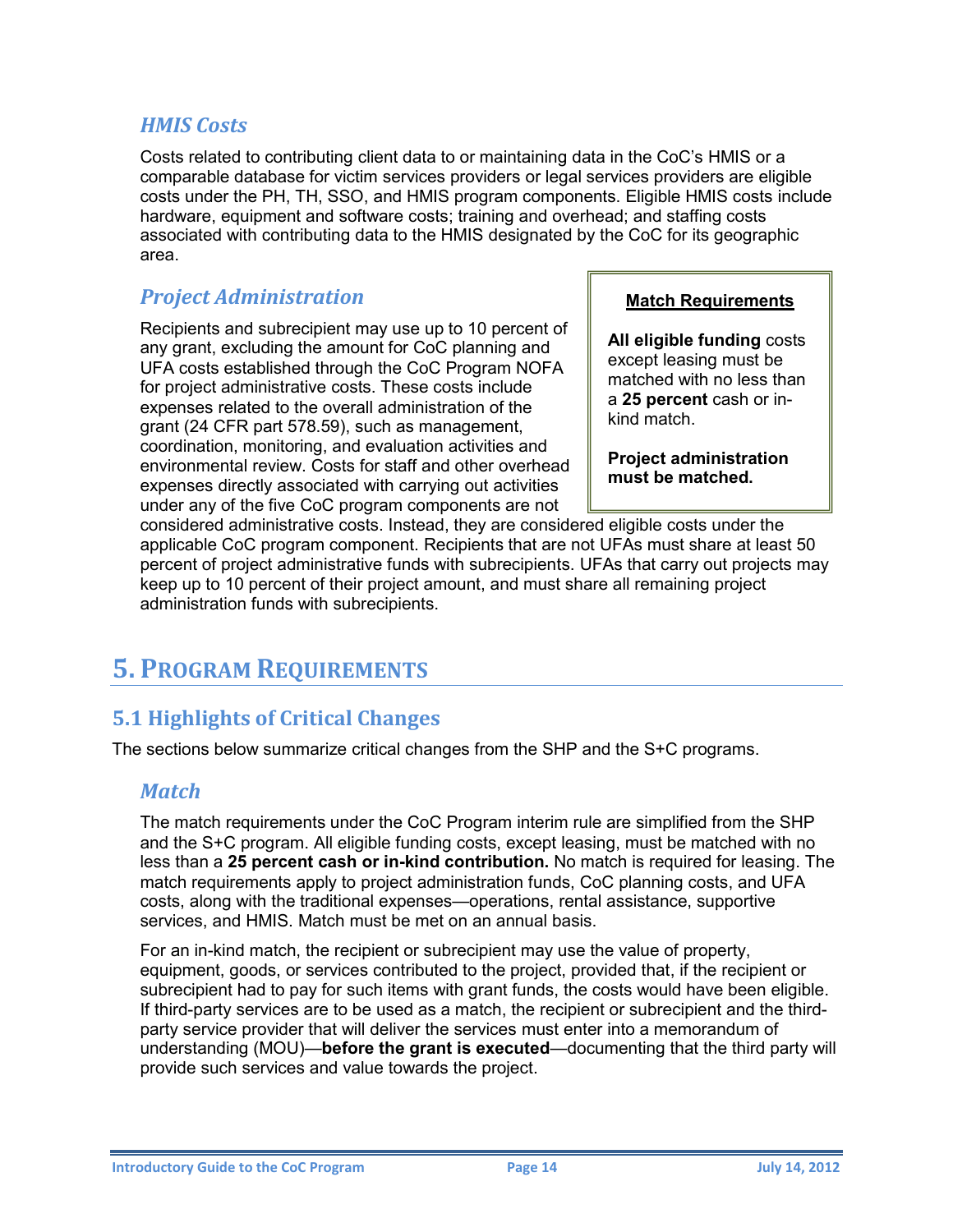#### <span id="page-17-0"></span>*Lease and Occupancy Agreement Requirements*

Under the CoC Program interim rule, recipients and subrecipients must sign occupancy agreements or leases (or subleases) with all program participants residing in housing, including TH. For permanent housing, program participants must enter into a lease agreement for a term of at least one year, which is terminable for cause. The lease must be automatically renewable upon expiration for a minimum term of one month.

Program participants in transitional housing must enter into an agreement for a term of at least one month. The agreement must be automatically renewable upon expiration, except on prior notice by either party, for up to 24 months.

#### <span id="page-17-1"></span>*Housing Quality Standards*

All housing leased with CoC Program funds or where rental assistance payments are made with CoC Program funds must meet applicable Housing Quality Standards.

#### <span id="page-17-2"></span>**5.2 Summary of Additional Program Requirements**

In addition to the CoC Program requirements described above, the following program requirements should be noted:

| <b>Additional Program Requirements</b>                   |                                                                                                                                                                                                                                                                                                                          |  |  |  |
|----------------------------------------------------------|--------------------------------------------------------------------------------------------------------------------------------------------------------------------------------------------------------------------------------------------------------------------------------------------------------------------------|--|--|--|
| <b>Supportive</b><br><b>Services</b><br><b>Agreement</b> | In housing programs, recipients and subrecipients may require<br>program participants to take part in supportive services provided<br>through the project as a condition of continued program participation,<br>as long as the services are not disability-related (e.g., mental health,<br>outpatient health services). |  |  |  |
|                                                          | Only projects whose primary purpose is to provide substance abuse<br>treatment services may require program participants to take part in<br>substance abuse treatment services as a condition of continued<br>program participation.                                                                                     |  |  |  |
| <b>Program Fees</b>                                      | Programs are no longer permitted to impose program fees on program<br>participants.                                                                                                                                                                                                                                      |  |  |  |
| <b>Timeliness</b>                                        | Construction must begin within 9 months of signing the grant<br>agreement and must be completed within 24 months of signing the<br>agreement; activities in the facility must begin within 3 months of<br>completing construction.                                                                                       |  |  |  |
|                                                          | Recipients must distribute funds to subrecipients (in advance) no<br>later than 45 days after a request and draw down funds at least once<br>per quarter.                                                                                                                                                                |  |  |  |